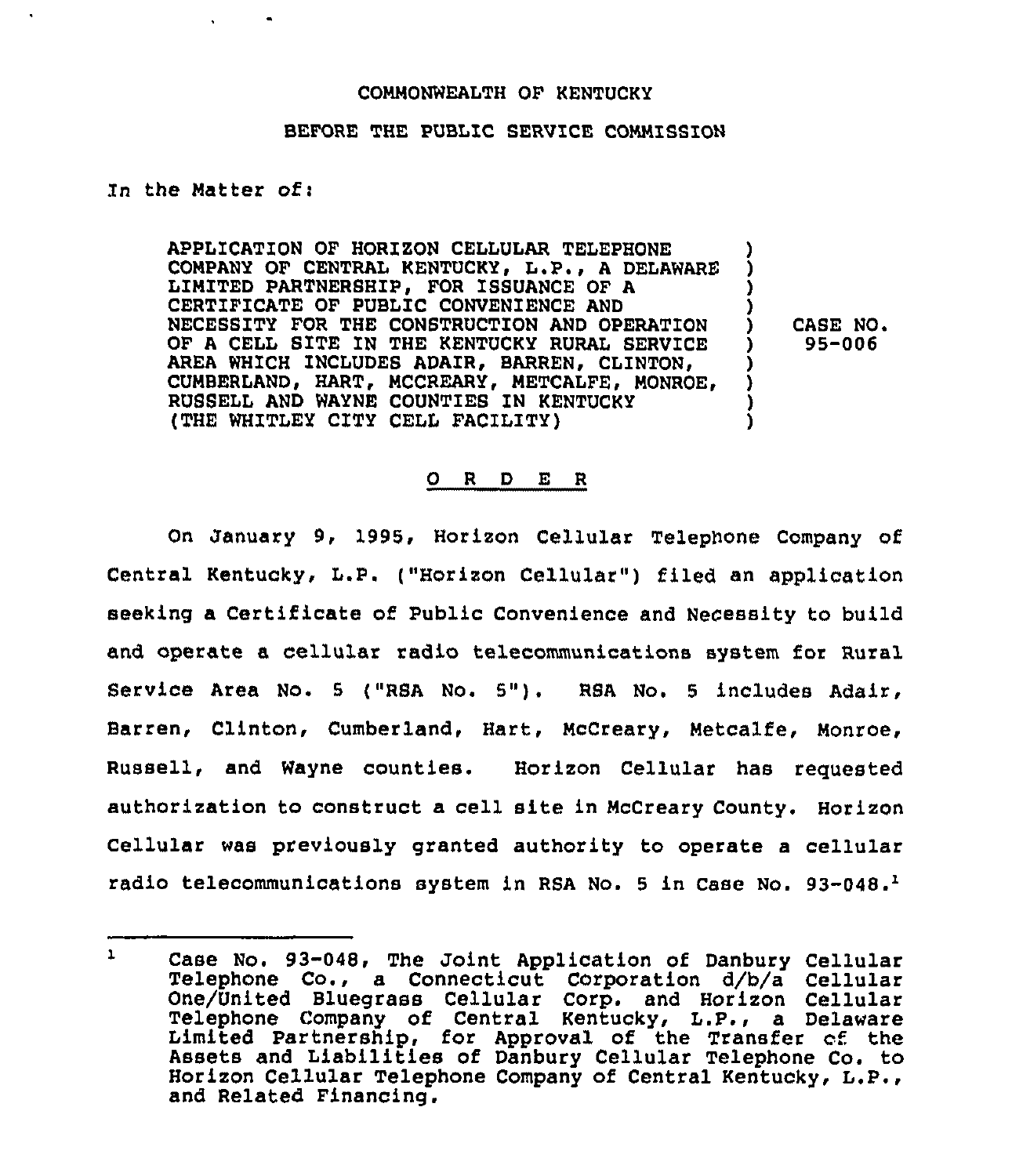The proposed cell site consists of a 299-foot or less guyed antenna tower to be located at KY Highway 1651 at KY Highway 2273, Whitley City, NcCreary County, Kentucky ("the Whitley City cell site"). The coordinates for the Whitley City cell site are North Latitude 36° 43' 12" by West Longitude 84° 28' 13".

Horizon Cellular has provided information regarding the structure of the tower, safety measures, and antenna design criteria for the Whitley City cell site. Based upon the application, the design of the tower and foundation appears to meet the criteria of the Building Officials and Code Administrators International, Inc. National Building Code with reference to earthquakes, winds, and tornadoes.

Pursuant to KRS 100.324(l), the Whitley City cell site's construction is exempt from local zoning ordinances. Horizon Cellular has filed applications with the Federal Aviation Administration ("FAA"), and the Kentucky Airport Zoning Commission ("KAZC") seeking approval for the construction and operation of the Whitley City cell site. These applications are still pending.

Horizon Cellular has filed notices verifying that each person who owns property or who resides within 500 feet of the Whitley City cell site has been notified of the pending construction. The notice solicited any comments and informed the property owners or residents of their right to intervene. On January 24, 1995, the Commission received an inquiry from Tiffany Sister. On January 26, 1995, the Commission ordered Horizon Cellular to respond to the questions in Ns. Slater's letter and informed her of her right to

 $-2-$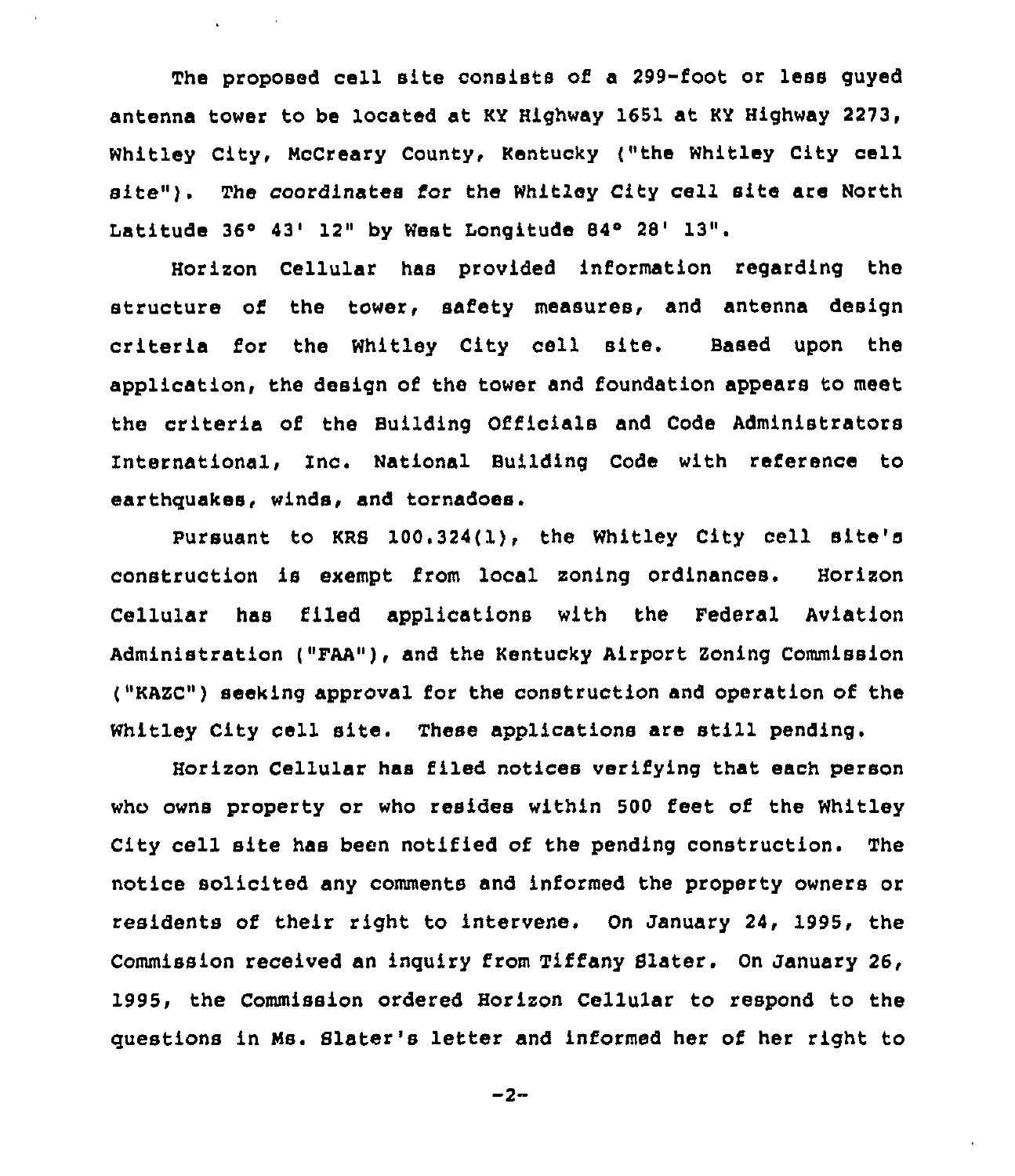intervene and to request a hearing. A copy of Horizon Cellular's response to Ns. Slater was filed with the Commission on February 8, 1995. To date, no intervention or hearing requests have been received.

Pursuant to KRS 278.280, the Commission is required to determine proper practices to be observed when it finds, upon complaint or on its own motion, that the facilities of any utility subject to its jurisdiction are unreasonable, unsafe, improper, or insufficient. To assist the Commission in its efforts to comply with this mandate, Horison Cellular should notify the Commission if it does not use this antenna tower to provide cellular radio telecommunications services in the manner set out in its application and this Order. Upon receipt of such notice, the Commission may, on its own motion, institute proceedings to consider the proper practices, including removal of the unused antenna tower, which should be observed by Horlson Cellular.

The Commission, having considered the evidence of record and being otherwise sufficiently advised, finds that Horison Cellular should be granted a Certificate of Public Convenience and Necessity to construct and operate the Whitley City cell site in RSA No. <sup>5</sup> under its previously approved tariff.

IT IS THEREFORE ORDERED that:

 $\blacksquare$ 

1. Horizon Cellular be and it hereby is granted a Certificate of Public Convenience and Necessity to construct and operate the Whitley City cell site.

 $-3-$